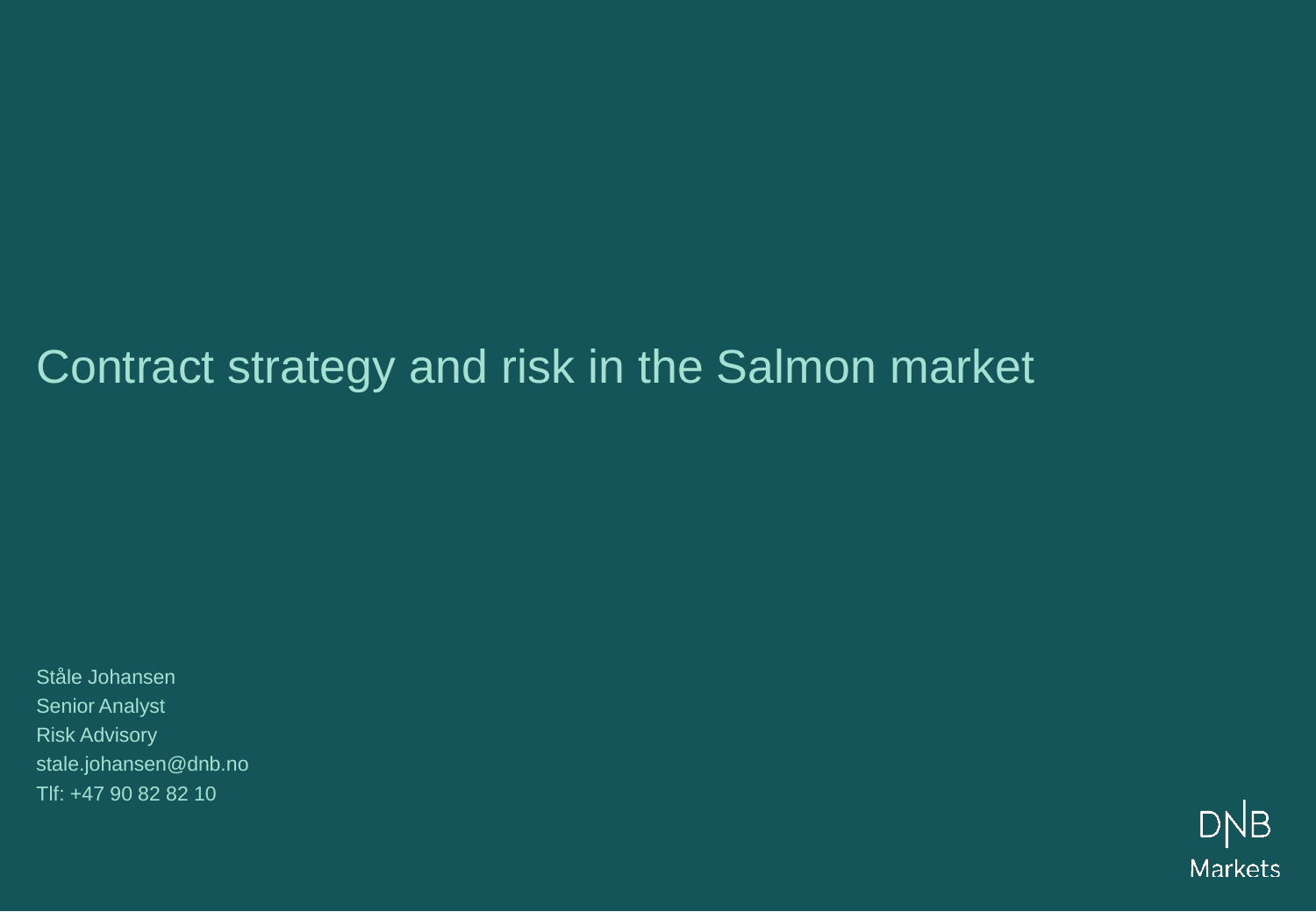#### Risk Advisory assists customers in managing financial risk, focusing on fixed income, currency and commodity exposure



| <b>Risk Advisory - services</b>                                                                                                                                                                                                                                              |                                                                                                                                                                                                                                                                                                                                        |                                                                                                                                                                                                                                                                                                     | <b>FICC - Products and services</b>                                                                                                                                                                                                                                                                                                                                                               |  |
|------------------------------------------------------------------------------------------------------------------------------------------------------------------------------------------------------------------------------------------------------------------------------|----------------------------------------------------------------------------------------------------------------------------------------------------------------------------------------------------------------------------------------------------------------------------------------------------------------------------------------|-----------------------------------------------------------------------------------------------------------------------------------------------------------------------------------------------------------------------------------------------------------------------------------------------------|---------------------------------------------------------------------------------------------------------------------------------------------------------------------------------------------------------------------------------------------------------------------------------------------------------------------------------------------------------------------------------------------------|--|
| <b>Risk management for</b><br>Non-financials                                                                                                                                                                                                                                 | Risk management for Financials                                                                                                                                                                                                                                                                                                         | <b>Courses and seminars</b>                                                                                                                                                                                                                                                                         | <b>Foreign Exchange</b><br>Full range of FX products in order to tailor solutions to                                                                                                                                                                                                                                                                                                              |  |
| • Managing interest rate,<br>currency and commodity risk<br>- Assessment and<br>quantification of exposure<br>- Establish hedging policy<br>- Tailored hedging solution<br>• Advise on derivatives pricing,<br>new regulations, counterparty<br>risk, CSA and liquidity risk | • Focus on banks, life and<br>pension<br>• Effects of Solvency II and<br>Basel III<br>• Strategic asset allocation,<br>portfolio construction and risk<br>management<br>• Establish financial policy and<br>internal guidelines<br>• Solutions adapted to financial<br>conditions, market conditions<br>and clients financial position | • Education programs on<br>interest rates, FX and<br>commodities for clients and<br>bank employees:<br>- Interest rates and FX<br>seminar held since the<br>1980s<br>- Commodities seminar since<br>2010<br>- Markets, products and risk<br>mgmt.<br>• Speakers at numerous courses<br>and seminars | specific needs and take control of FX risk exposure<br><b>Interest rates</b><br>Interest rates execution covering all major interest rate<br>markets<br><b>Commodities</b><br>Serves corporate clients of DNB Bank ASA globally with<br>advisory, market analysis, hedging, and origination<br>within commodities<br><b>Risk Advisory</b><br>Tailored Advisory services for FX, interest rate and |  |
|                                                                                                                                                                                                                                                                              | Services related to derivatives and risk management                                                                                                                                                                                                                                                                                    |                                                                                                                                                                                                                                                                                                     | commodity exposure for both corporate and institutional<br>clients<br>Eived income                                                                                                                                                                                                                                                                                                                |  |

| Finance policy          | Accounting                           | Cash Flow at Risk  | Portfolio model interest<br>rates           |
|-------------------------|--------------------------------------|--------------------|---------------------------------------------|
| Trading on credit lines | <b>Credit Support Annex</b><br>(CSA) | <b>Regulations</b> | Counterparty risk in<br>bilateral contracts |

#### **Fixed income**

Norway's leading fixed income sales and trading desk delivering bonds, CP and derivatives

#### **Research**

Fundamental insights for clients in FX, interest rate, credit and commodities markets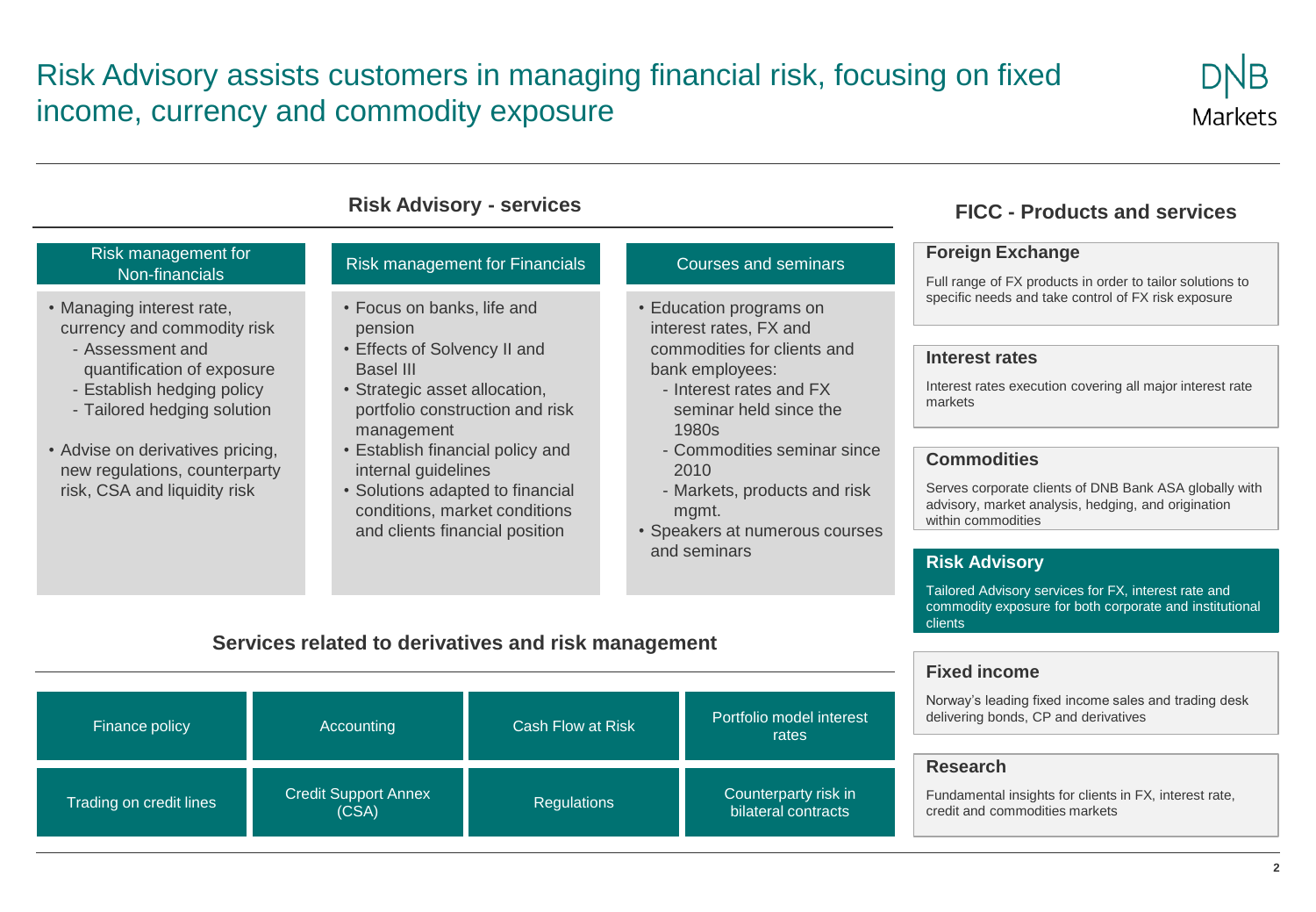#### Development in the spot price

#### **Salmon Fresh Gutted Spot: Fish Pool Index**

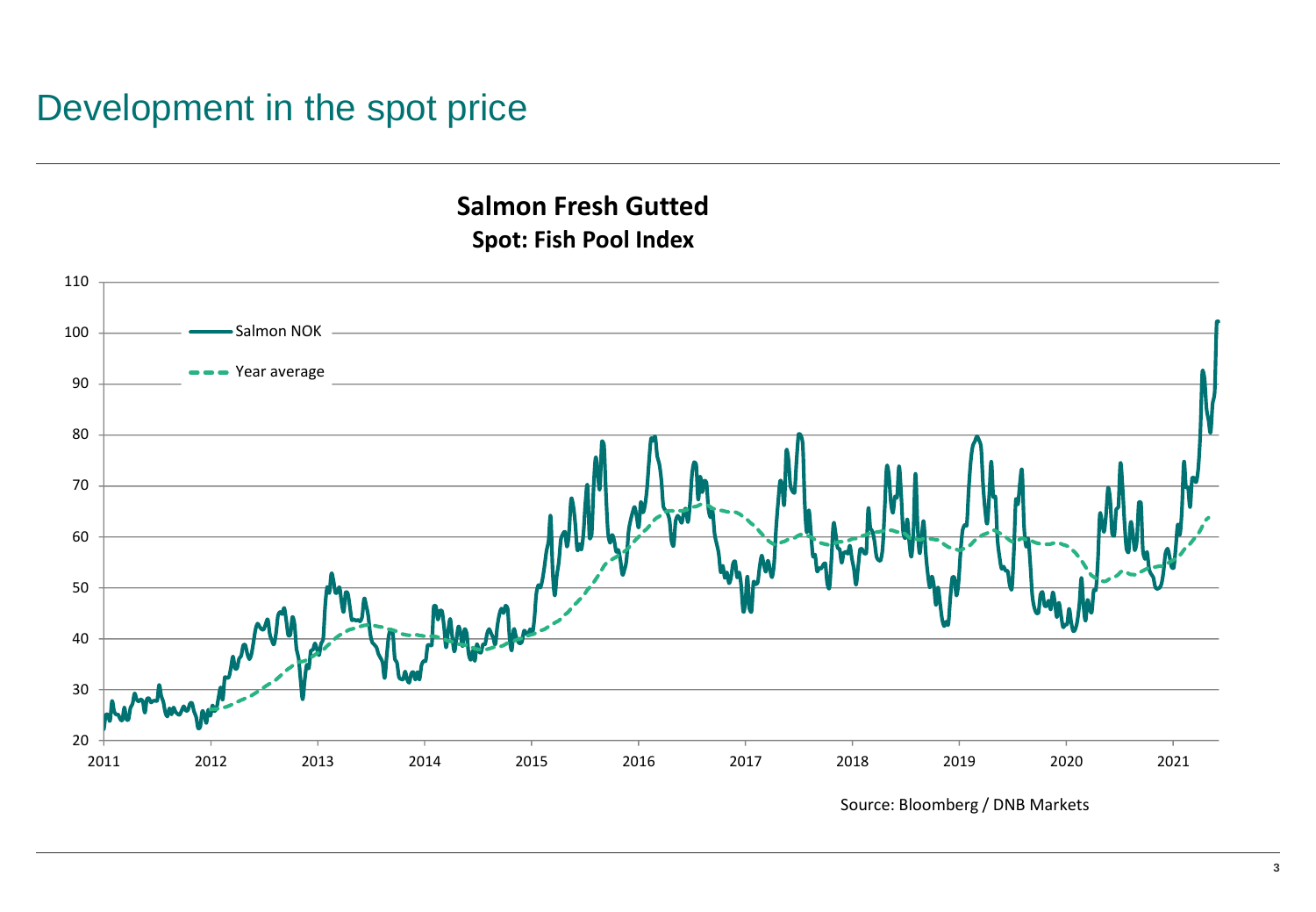#### Inflation is high in USA and the EUR zone





Source: Bloomberg / DNB Markets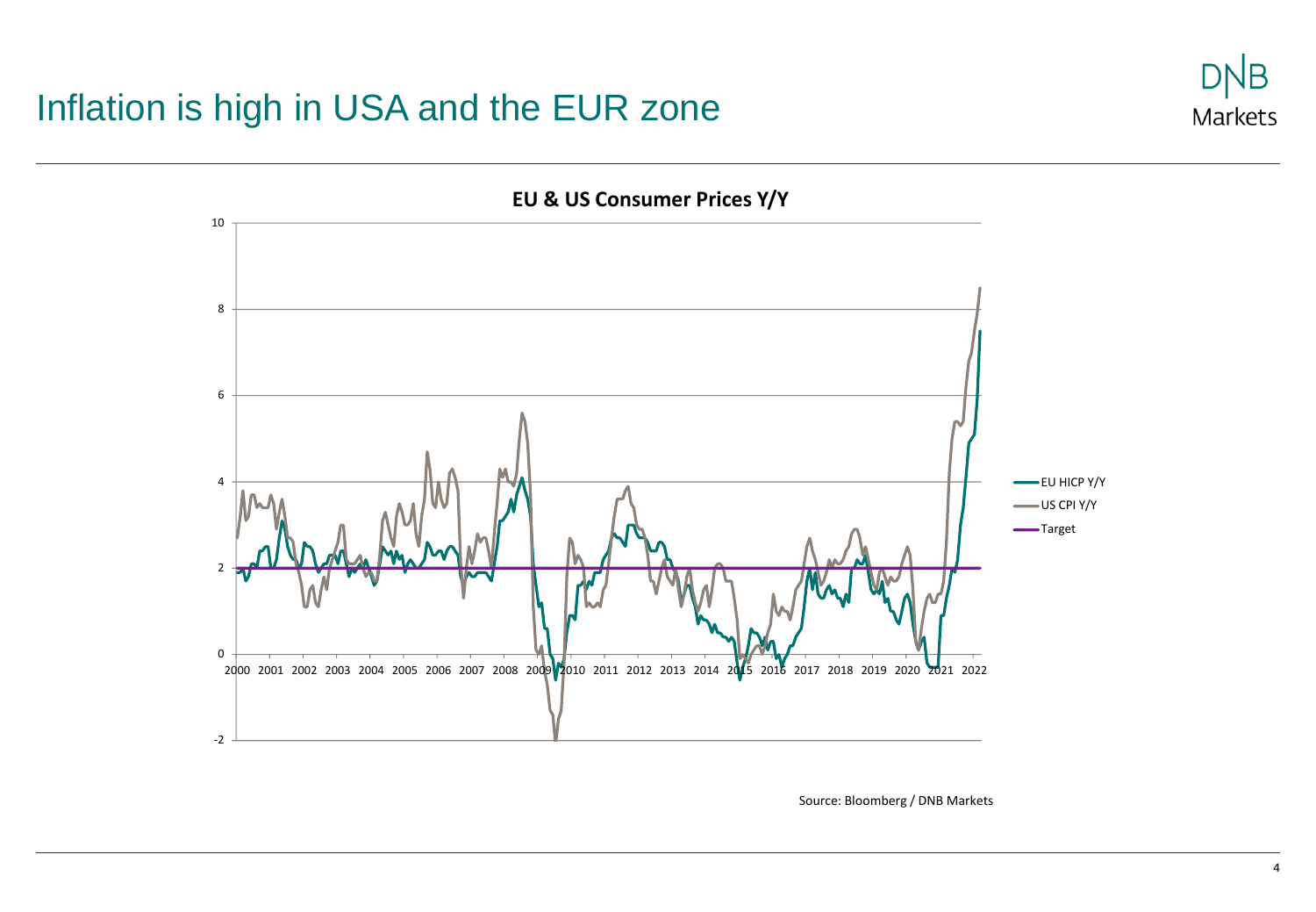

#### **Wheat CBT 2 month - USD pr Bushell**

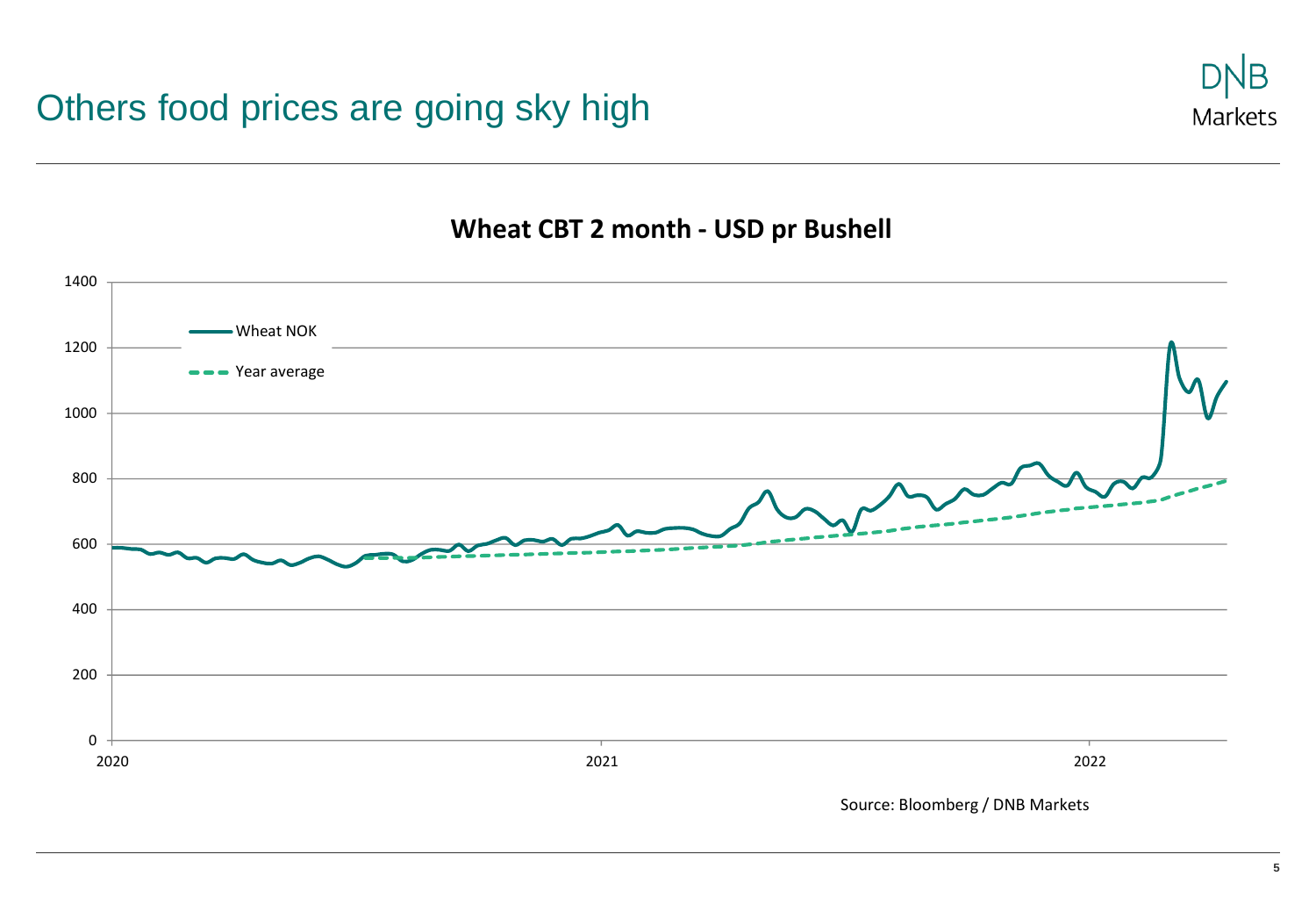## Only limited movement on the Salmon Forward @ Fish Pool

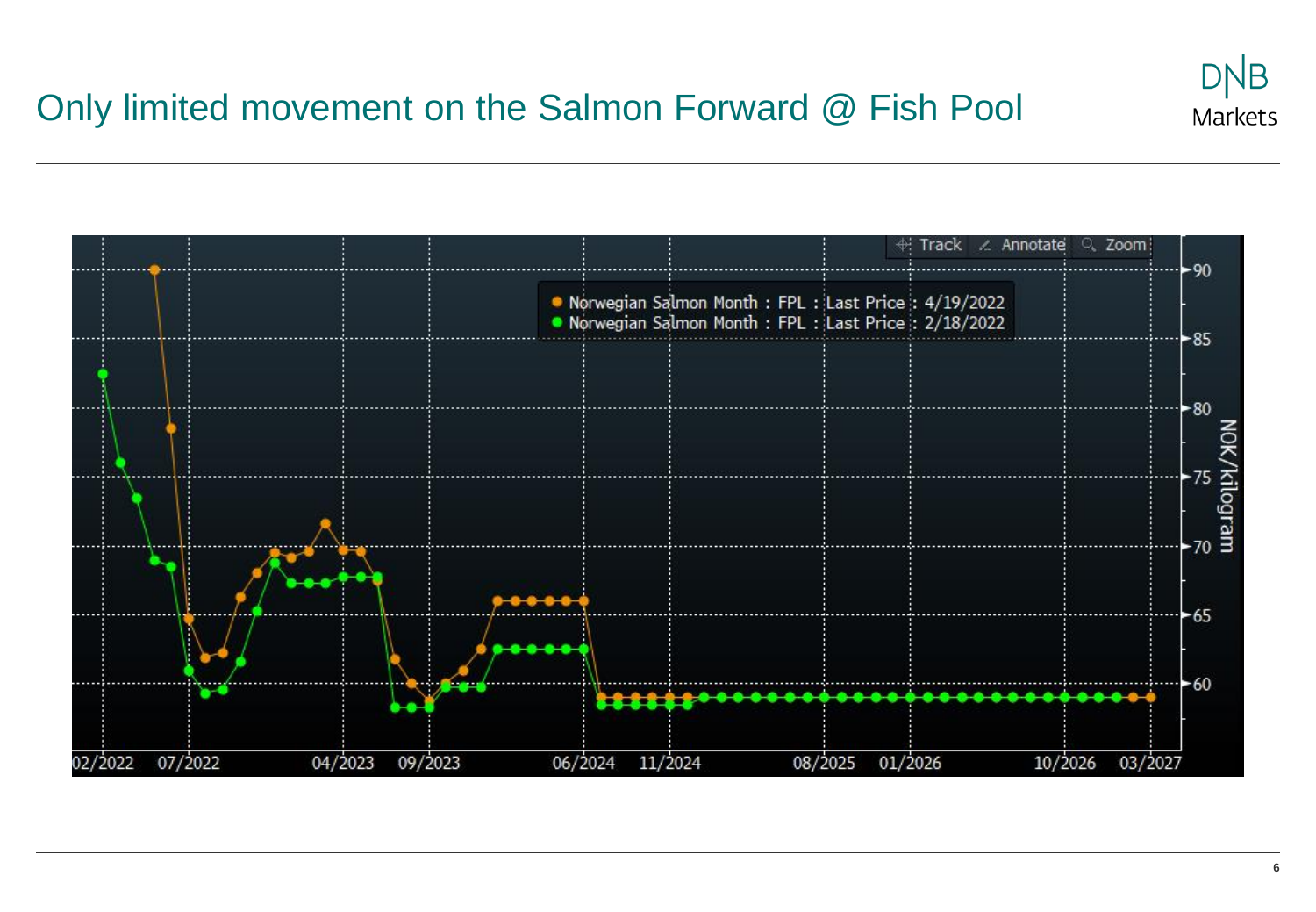### The Salmon farmers are not selling



Fish Pool: Market interest at 20. april 2022 @ 10.45

Markets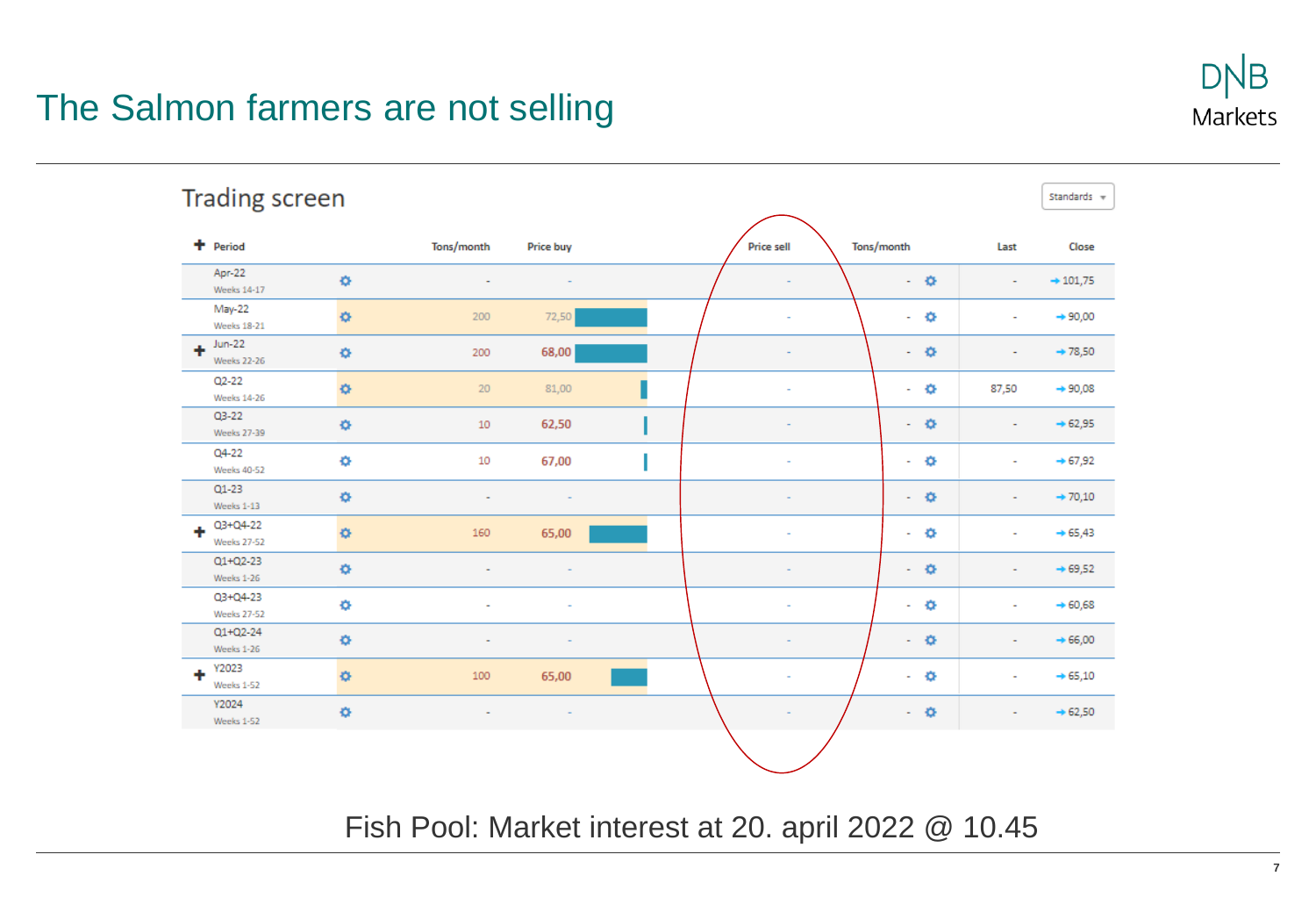#### What is the price risk in the Salmon market?





But the forward prices can not be trusted, since there are hardly any sellers in the market.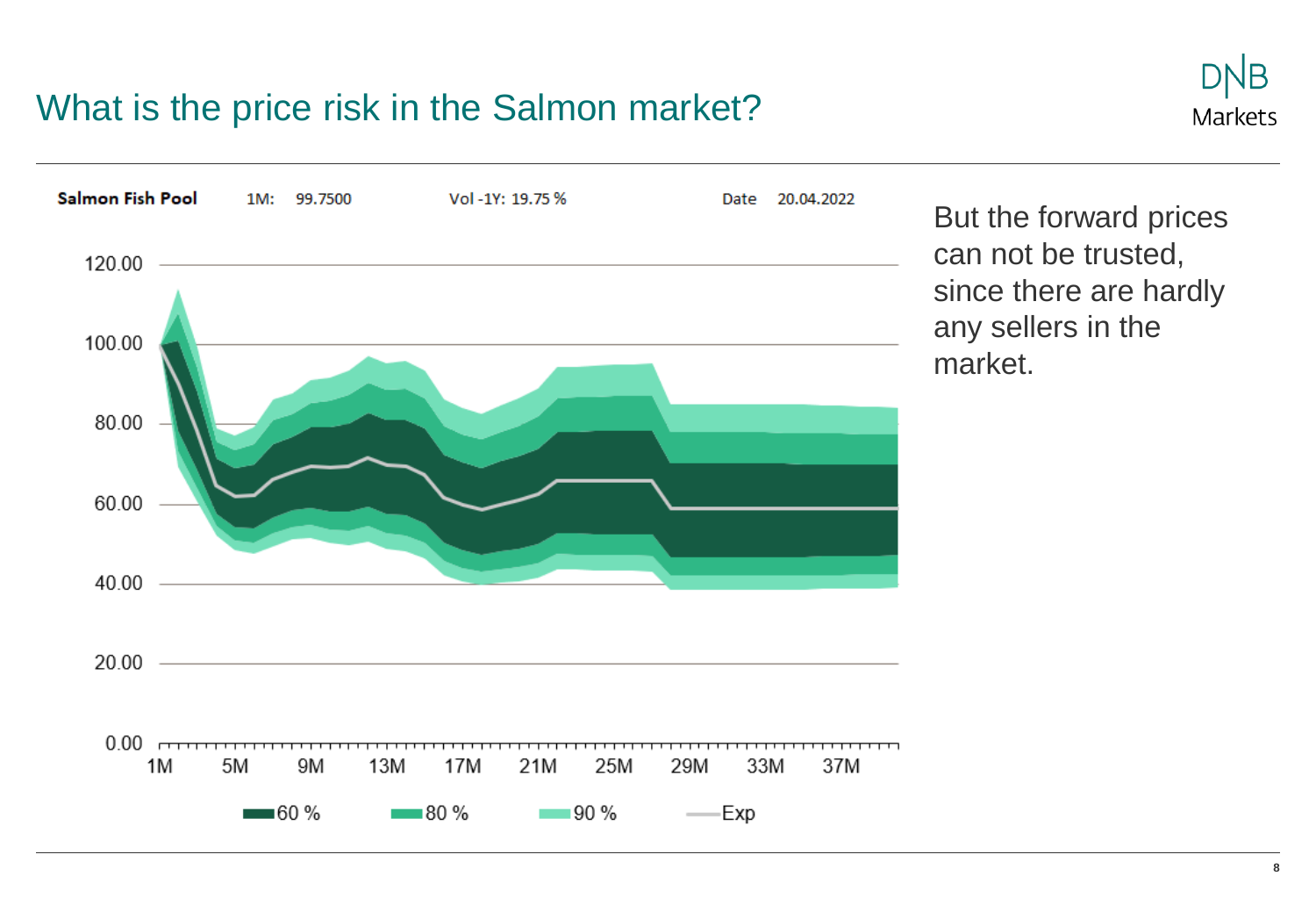#### Risk management strategy: Farmers



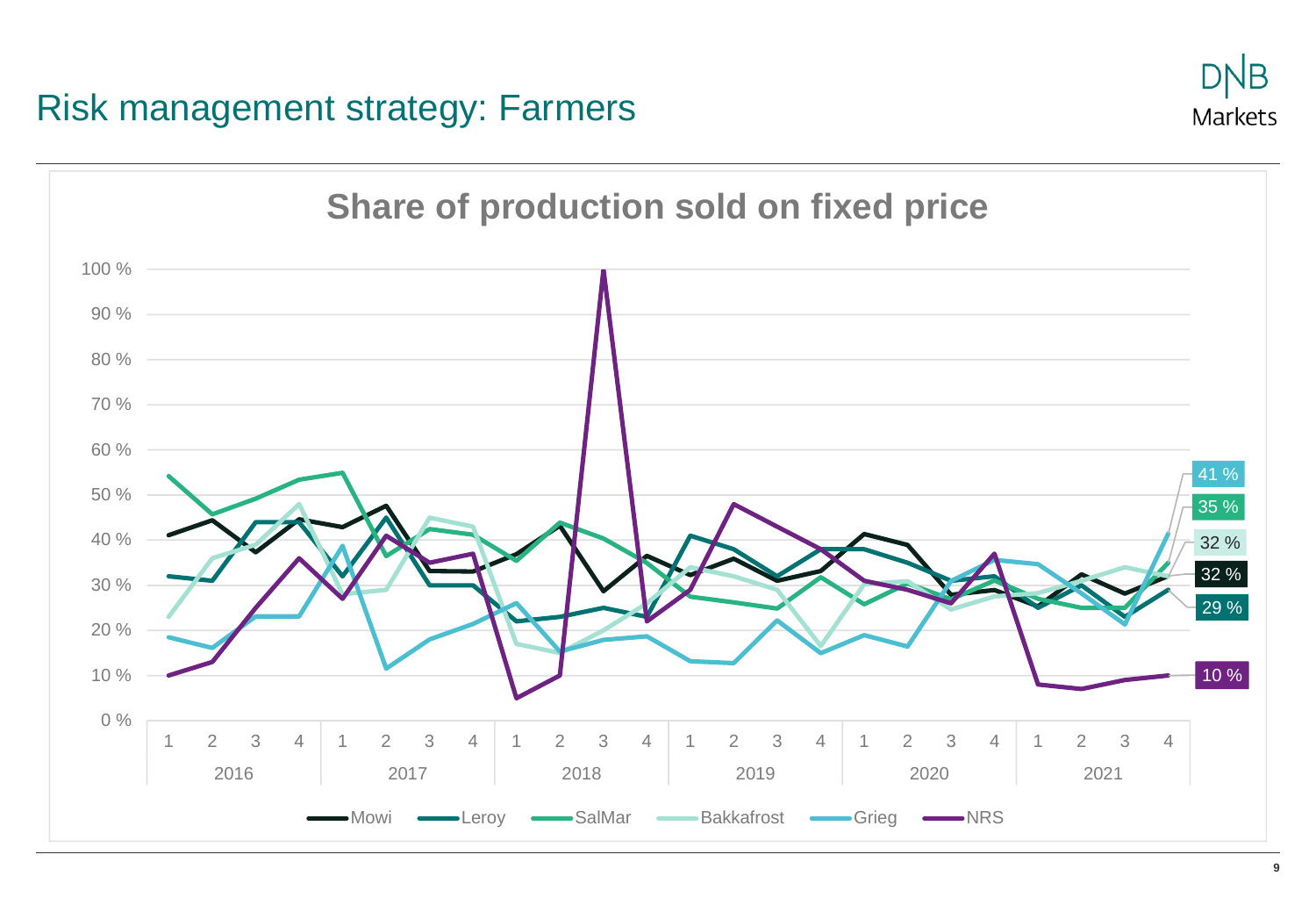## Risk management strategy: Salmon Farmers



| <b>Company</b>    | <b>Policy on fixed price</b><br>contracts<br>Share of volume and<br>maturity |             | <b>Historical</b><br>average*<br>2016-2021 | <b>Historical</b><br>average*<br>2020-2021 |
|-------------------|------------------------------------------------------------------------------|-------------|--------------------------------------------|--------------------------------------------|
| Mowi              | 20-50%                                                                       | 3-12 mnths  | 36%                                        | 32%                                        |
| SalMar            | Undisclosed                                                                  | Undisclosed | 36%                                        | 28%                                        |
| <b>Bakkafrost</b> | 40-50%<br>(all VAP)**                                                        | 6-12 mnths  | 30%                                        | 30%                                        |
| Lerøy             | Undisclosed                                                                  | Undisclosed | 32%                                        | 30%                                        |
| Grieg             | 20-50%                                                                       | Undisclosed | 22%                                        | 28%                                        |
| <b>NRS</b>        | $0 - 40%$                                                                    | 3-12 mnths  | 28%                                        | 20%                                        |

- All companies hedge against fluctuations in salmon prices, either via fixed-price contracts and / or financial derivatives on Fish Pool.
- **EXEC** Historically, all companies have sold 30-40% of harvested volume within a quarter via fixed-price contracts and / or financial derivatives
- The companies often have a policy / strategy that allows up to 12 month contracts.

\* Average share of sales at a fixed price last quarter

\*\* Value-added products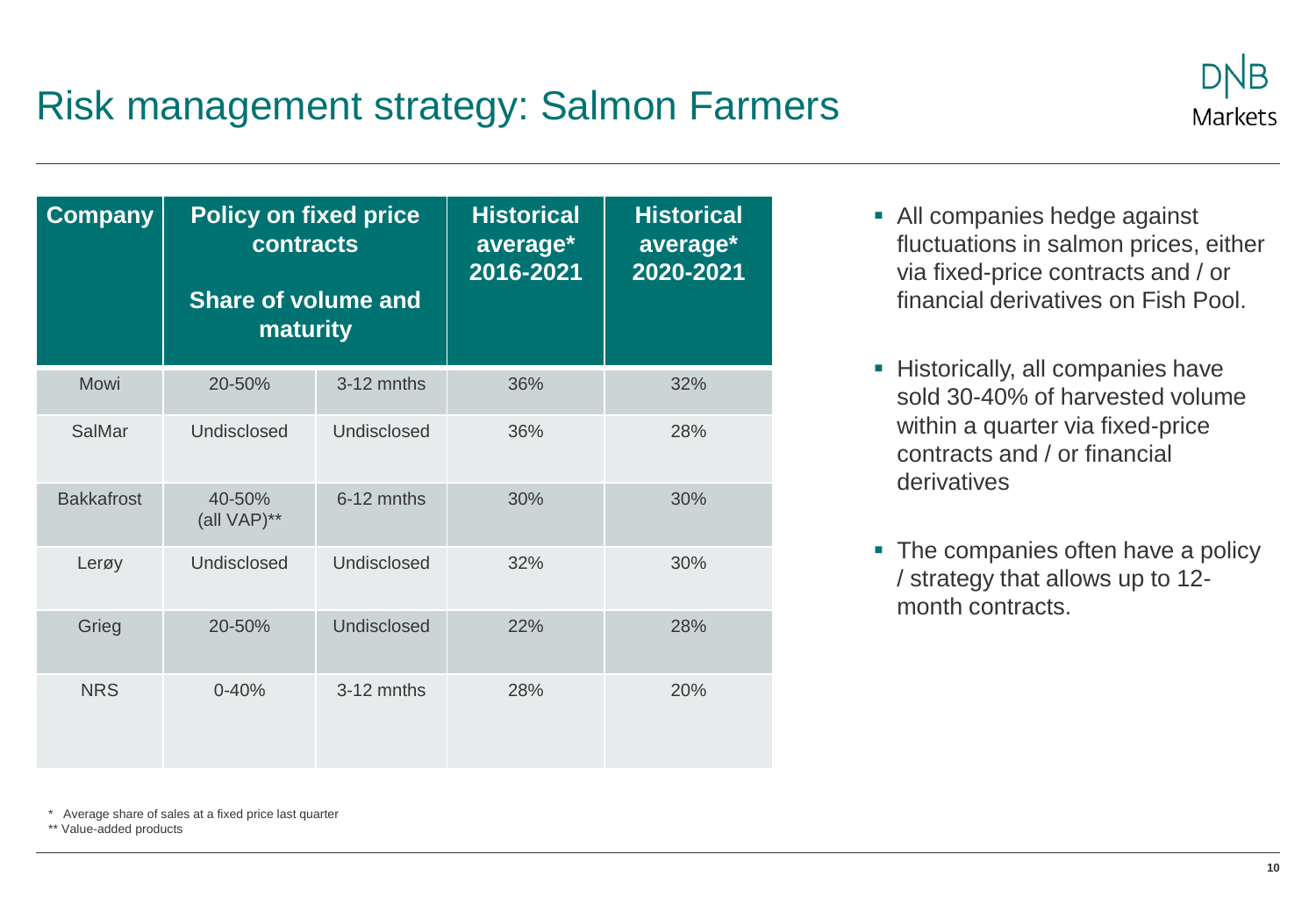#### Risk management strategy: Buyers, VAP and currency hedging

■ Buyers:

- **EXTERCH Strategies not visible. Fish Pool interest indicates strategies about equivalent to the Farmers.**
- VAP:
	- Challenging position the optimal strategy would be to have equal fixed share and maturity on buy side and sell side.
- Currency Hedging:
	- Use the same hedging profile on currency as the salmon hedging, if you have currency risk...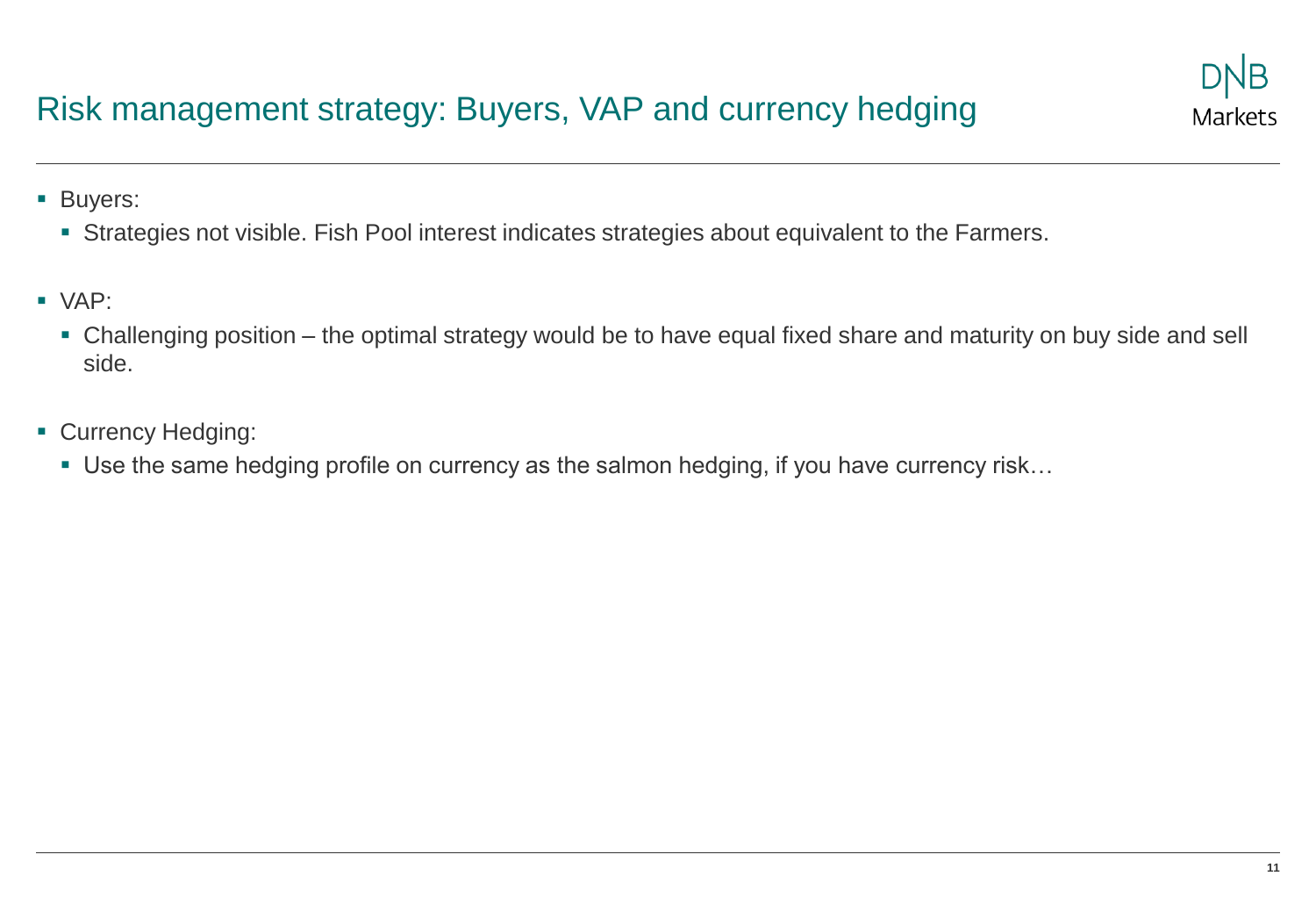### Avoid the pitfall!

- When negotiating: Do you offer the counterparty a fixed price and volume with a week to accept?
- Such an offer has great value for the one that can choose to accept or not after one week.
- **.** In the financial market, we can price this type of offers, or options as we name them.
- What is the value?
	- One week option
	- **Implied volatility: 35% (Salmon implied volatility might be even higher)**
	- Value of the option contract: 1,94% of the contract value.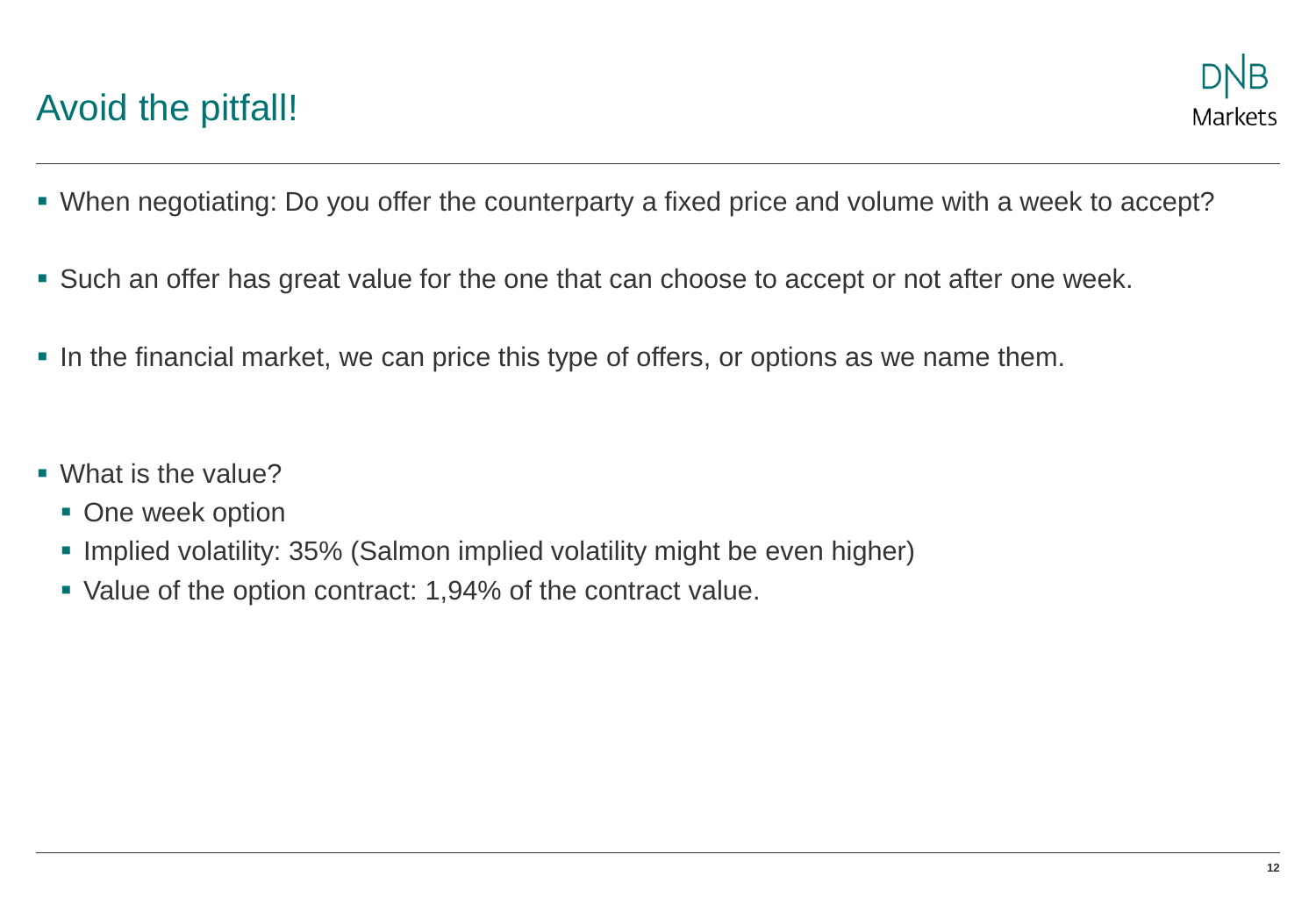### DNB Markets wishes for more turnover at Fish Pool



- **.** In many other Markets, the Financial products have larger turnover than the physical market?
- The volume on the left is from selected listed companies.
- The exported volume from Norway on fresh salmon in 2021: **1 047 277 tonnes**
- Today's topic in the bar: How to increase the volume?

Average Fish Pool volume: about 80 000 tonnes pr year

Markets